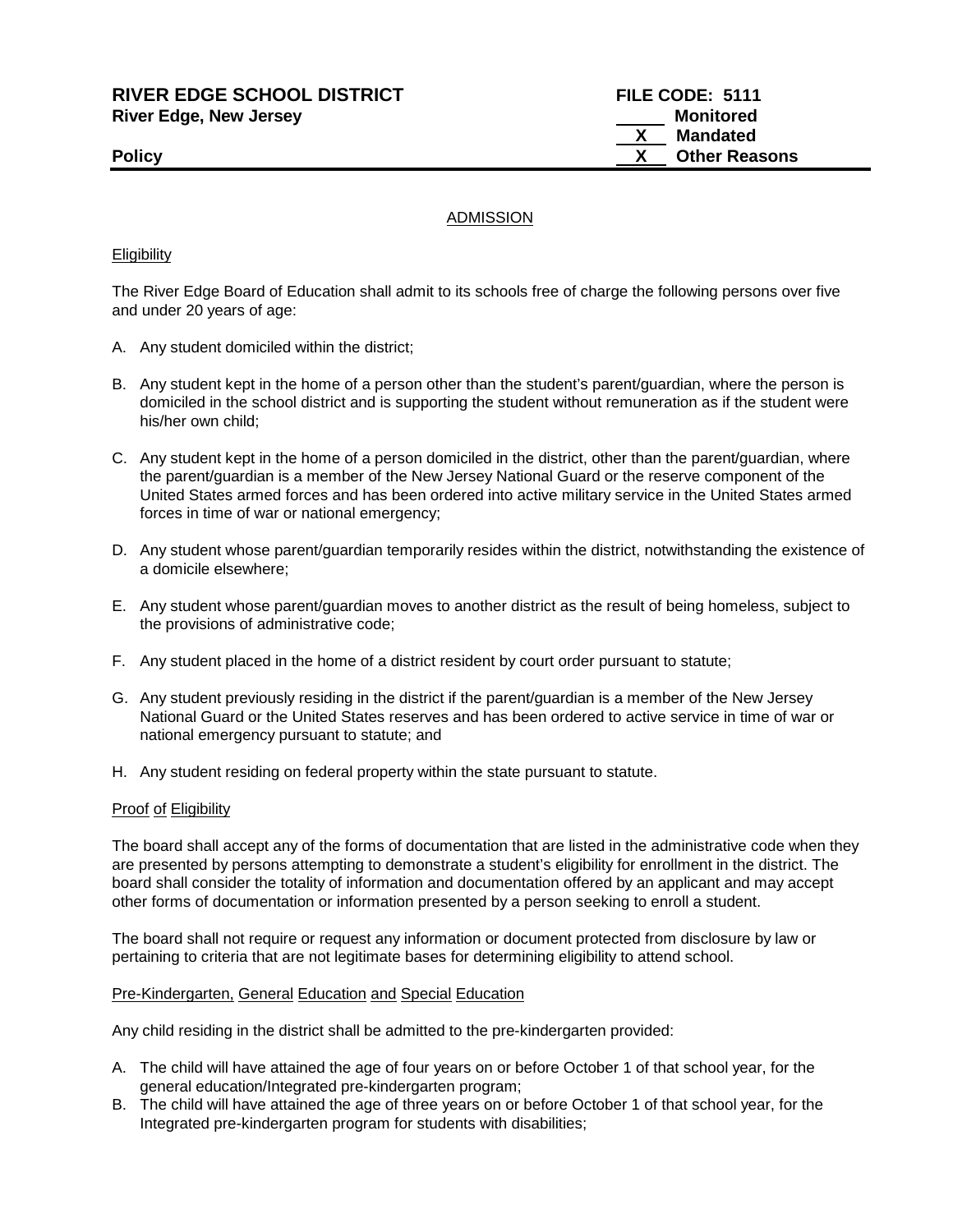# ADMISSION (continued)

- C. Proof shall be furnished of immunization against the communicable diseases at the time of enrollment or such immunization shall be completed within 30 days from date of entry into the school;
- D. The child shall have been examined by either the school or a private physician, and the results shall be furnished to the school on the form provided.

A child with a disability may be eligible for transfer to the preschool disabled program of this district upon his or her third birthday at any time during the school year.

# **Kindergarten**

Any child residing in the district shall be admitted to the kindergarten provided:

- A. The child will have attained the age of five years on or before October 1 of that school year;
- B. Proof shall be furnished of immunization against the communicable diseases at the time of enrollment or such immunization shall be completed within 30 days from date of entry into the school;
- C. The child shall have been examined by either the school or a private physician, and the results shall be furnished to the school on the form provided.

# Grade One

Any child residing in the district shall be admitted to grade one provided:

- A. The child will have attained the age of six years on or before October 1 of that school year;
- B. He/she has been in the first grade in another public school;
- C. Proof has been furnished of immunization against communicable diseases.

### Transfers Into Grades Two through 6

Students transferring into the district are expected to present copies of records from the previously attended school (or district) to aid in placement. Also required are proof of immunizations and proof of identity.

Within the time prescribed by law, the superintendent shall request in writing from the school or district of previous attendance, the student's records.

Initial placement shall be made on the basis of the records, but adjustment may be made at the discretion of the administration when the state-mandated assessment indicates that such adjustments would be beneficial to the child. Parents/guardians shall be informed of this policy on registration.

### Joint Custody

When divorced parents/guardians have joint custody of (a) minor child(ren), admission shall be based on the present address of the parent/guardian with whom the child(ren) resided as of the date required by administrative code.

### Affidavit Students

When there is any doubt as to whether a child is entitled to free public education in the school district, all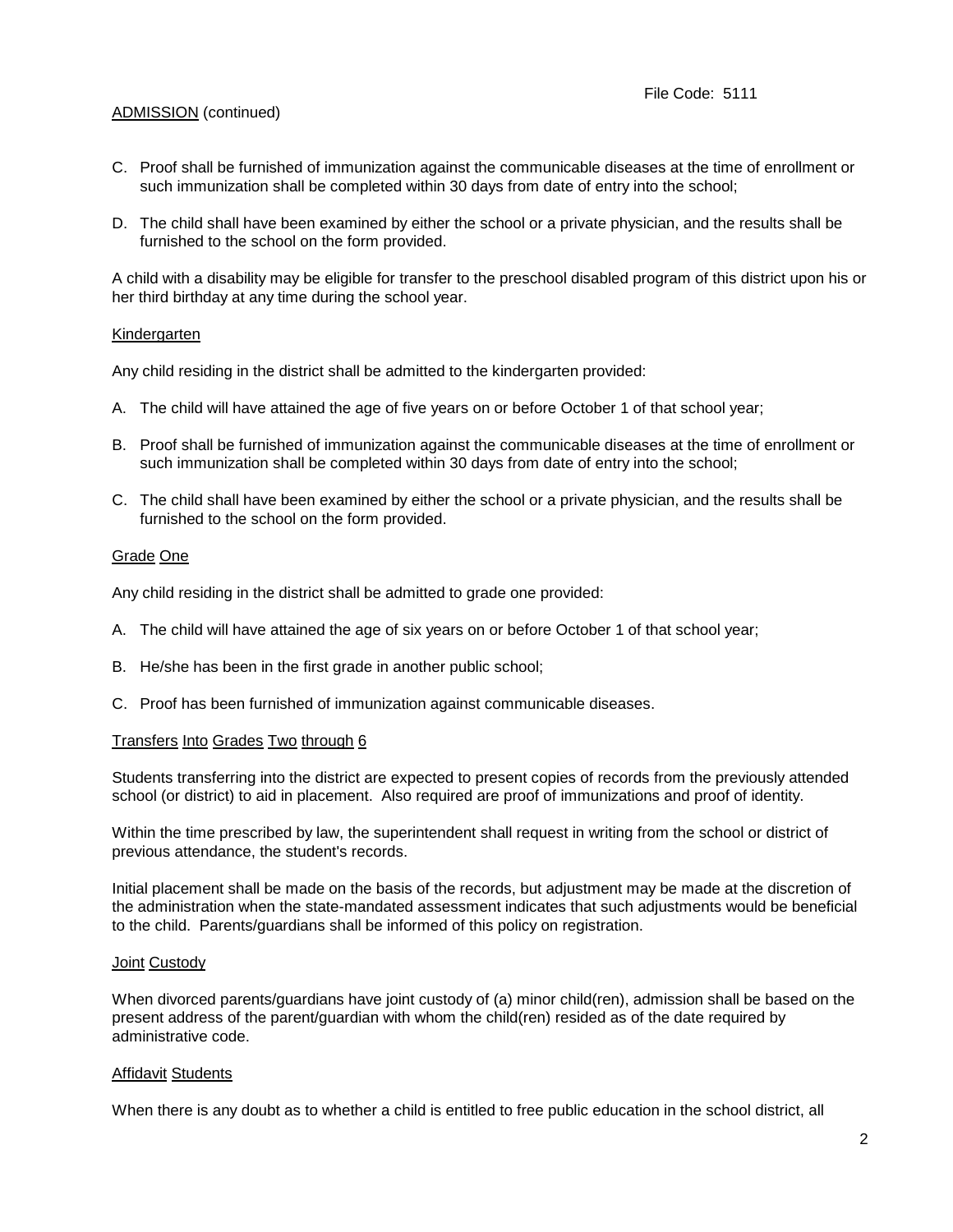# ADMISSION (continued)

procedures of law and code shall be followed.

# **Nonresidents**

The district is obliged to educate children of appropriate age residing in the district. The mere owning of any property whatsoever, does not qualify a parent/guardian to send children to school in this school district. See policy 5118 Nonresidents.

# Students Returning from County Detention

The district shall accept all days of attendance and courses studied by a student at a county juvenile detention center and apply them toward district requirements for elementary and middle school.

# Homeless Students

Each child of a homeless individual and each homeless youth shall have equal access to the same free, appropriate public education, including a public preschool education, as provided to other children and youths of this district. Homeless children and youths shall also have access to the education and other services that they need to ensure they have an opportunity to meet achievement standards of the New Jersey Student Learning Standards to which all students are held.

The homeless liaison will provide any assistance necessary and requested for the prompt enrollment of the student. The district will determine the educational placement of homeless students in each child's best interest and respond to appeals concerning them made by parents/guardians or other parties in accordance with New Jersey statutes and administrative code, as well as, pertinent federal law.

The superintendent or his or her designee shall ensure that the parent/guardian or adult student is given written notice, at the time the child or youth seeks enrollment in the school, and at least twice annually while the child or youth is enrolled, that describes the general rights provided under the McKinney-Vento Homeless Assistance Act and specifically states the choice of schools the children and youths are eligible to attend, This notice must be signed by the parent/guardian.

The board shall make this policy available to parents and the public.

| Adopted:             | December 6, 1989                                                  |  |  |
|----------------------|-------------------------------------------------------------------|--|--|
| Revised:             | June 19, 1991, December 2, 1992, October 19, 1994, July 28, 1998, |  |  |
|                      | December 3, 2003, September 3, 2014                               |  |  |
| NJSBA Review/Update: | August 2017                                                       |  |  |
| Readopted:           | September 12, 2018                                                |  |  |

### Key Words

Admission, Resident, Student Records, Affidavit Student, Homeless Student, Student Records, Affidavit Student, Homeless Student

| Legal References: N.J.S.A. 18A:7B-12 | District of residence; determination                                                          |
|--------------------------------------|-----------------------------------------------------------------------------------------------|
| N.J.S.A. 18A:7B-12.1                 | Homeless child; responsibility for education; determination<br>of placement; payment of costs |
| N.J.S.A. 18A:7C                      | Proficiency standards and assessment                                                          |
| <u>N.J.S.A.</u> 18A:7C-12            | Juvenile detention centers, transfer of credit                                                |
| N.J.S.A. 18A:36-19a                  | Newly enrolled students; records and identification                                           |
| N.J.S.A. 18A:36-25.1                 | Proof of child's identity required for enrollment; transfer of                                |
|                                      | record between districts                                                                      |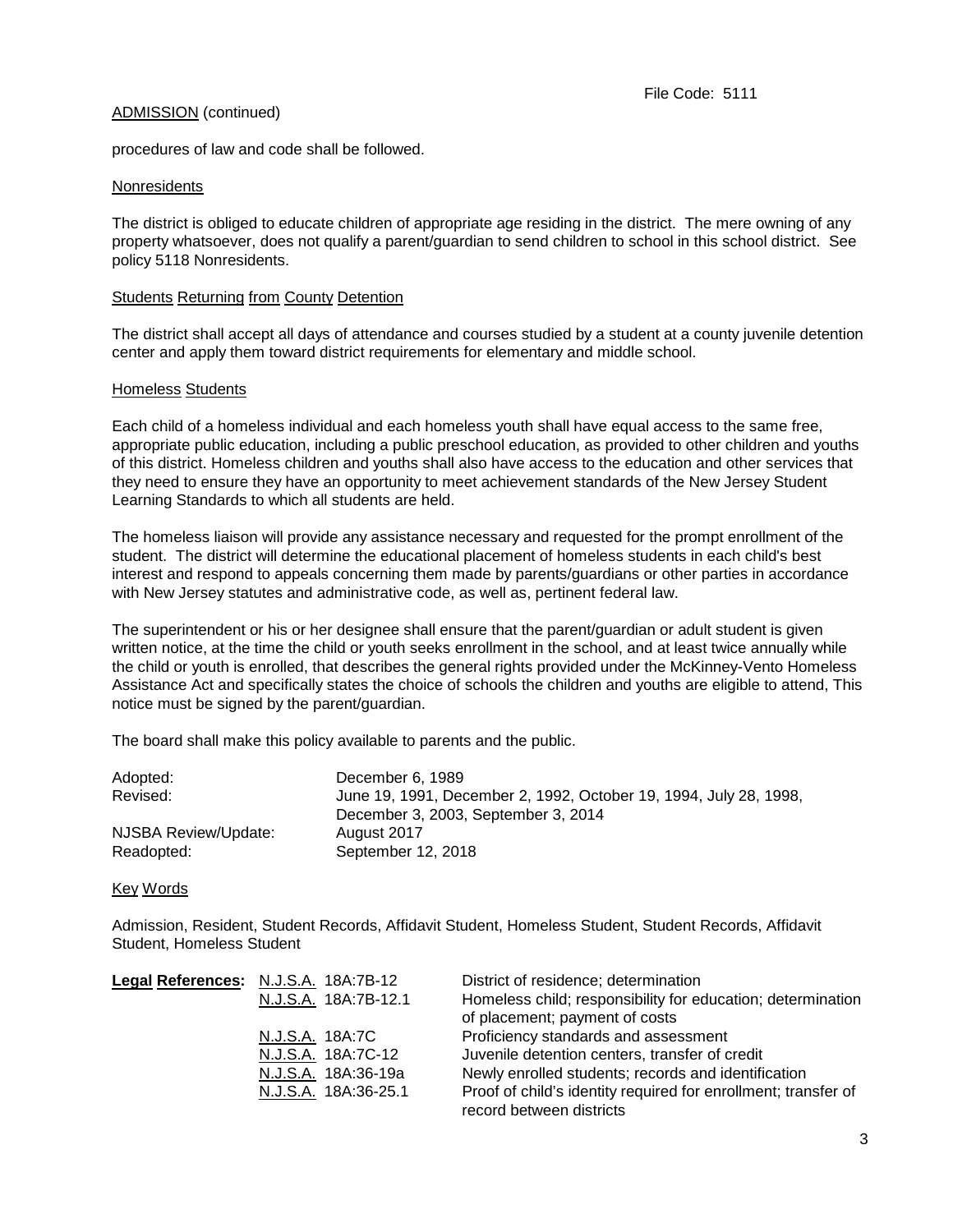| <u>N.J.S.A.</u> 18A:38 et seq. | School attendance                                                           |
|--------------------------------|-----------------------------------------------------------------------------|
| N.J.S.A. 18A:38-1              | Attendance at school free of charge                                         |
| N.J.S.A. 18A:38-2              | Free attendance at school by nonresidents placed in                         |
|                                | district under court order                                                  |
| N.J.S.A. 18A:38-3              | Admission for nonresidents; parent active duty                              |
| N.J.S.A. 18A:38-4              | Free attendance to persons over age                                         |
| N.J.S.A. 18A:38-5              | Admission of students under age                                             |
| N.J.S.A. 18A:38-5.1            | No child to be excluded from school because of race, etc.                   |
| N.J.S.A. 18A:38-6              | Time of admission of students; first school year                            |
| N.J.S.A. 18A:38-7.7            | Legislative findings and declarations                                       |
| N.J.S.A. 18A:38-8              | Duty to receive students from other districts                               |
| N.J.S.A. 18A:38-25             | Attendance required of children between six and 16;                         |
|                                | exceptions                                                                  |
| N.J.S.A. 18A:40-20             | Immunization at public expense                                              |
| N.J.S.A. 18A:44-1              | Establishment of preschool                                                  |
| N.J.S.A. 18A:44-2              | Establishment of kindergarten; eligibility for admission                    |
| N.J.S.A. 26:1A-9.1             | Exemption of students from mandatory immunization                           |
| N.J.S.A. 26:4-6                | Prohibiting attendance of teachers or students                              |
| N.J.A.C. 6A:12-3.1             | Choice district application procedures                                      |
| N.J.A.C. 6A:14-1.1 et seq.     | <b>Special Education</b>                                                    |
| N.J.A.C. 6A:16-2.2             | Required health services                                                    |
| N.J.A.C. 6A:16-2.4             | Required student health records                                             |
| N.J.A.C. 6A:17-1.1 et seq.     | Students at Risk of Not Receiving a Public Education                        |
| N.J.A.C. 6A:22-1.1 et seq.     | Entitlement to Attend School Based on Domicile or                           |
| See particularly:              | <b>Student Residency</b>                                                    |
| N.J.A.C. 6A:22-2.1, -3.1,      |                                                                             |
| 3.2, 3.3, 3.4                  |                                                                             |
|                                | N.J.A.C. 6A:23A-19.2, -19.3 Method of determining the district of residence |
| N.J.A.C. 6A:32-8.2             | School enrollment                                                           |
| N.J.A.C. 8:57                  | Communicable diseases                                                       |
| See particularly:              |                                                                             |
| N.J.A.C. 8:57-2                |                                                                             |
| N.J.A.C. 8:61-1.1              | Attendance at school by students or adults infected by                      |
|                                | Human Immuno-Deficiency Virus (HIV)                                         |
|                                |                                                                             |

McKinney-Vento Homeless Assistance Act, 42 U.S.C.A. 11301 et seq.)

Tepper v. Board of Education of the Township Hackensack, Bergen County, 1971 S.L.D. 549

Every Student Succeeds Act of 2015, Pub. L. 114-95, 20 U.S.C.A. 6301 et seq.

Plyler v. Doe, 457 U.S. 202 (1982)

Plainfield Board of Education v. Cooperman, 105 NJ 587 (1987)

J.A. v. Board of Education of South Orange/Maplewood, 318 N.J. Super. 512 (App.Div.1999)

# **Possible**

| Cross References: 3240 |       | Tuition income      |
|------------------------|-------|---------------------|
|                        | *5118 | <b>Nonresidents</b> |
|                        | 5119  | Transfers           |